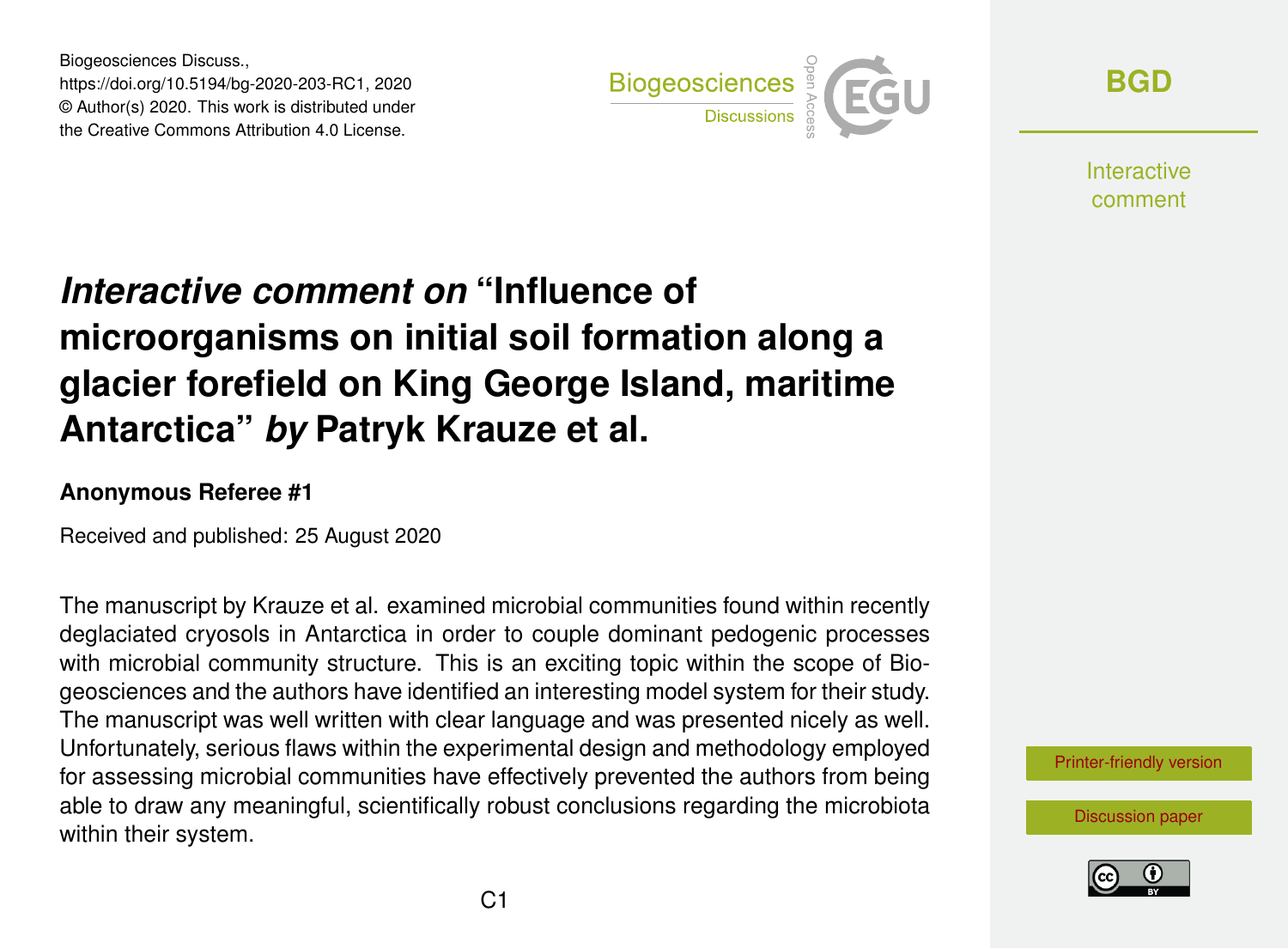The first major problem is the experimental design. There was no experimental replication at any site and because the entire study consisted of four cores and four depths were examined for each core, there were only 16 samples in total. This would not be a problem in a simple system, but this is a complex system with many variables to account for. As soon as a simple factor is taken into account, depth for instance, the effective sample size decreases. Comparisons involving only the top layers, bottom layers or single cores are restricted to four observations. This number is important because regression typically requires five or more observations in order to be able to calculate significance values and a statistical evaluation of regression would allow statements such as: With depth, pH increased (paraphrased from lines 177-178), "The Shannon index showed a decreasing trend in diversity with depth" (line 197), "With depth, the relative abundances of Gemmatimonadetes and Actinobacteria increased, while the relative abundance of Bacteroidetes and Verrucomicrobia decreased" (lines 205-206), "the microbial communities became less diverse and more similar with increasing depth across all investigated soil profiles" (lines 258-259). Without statistics backing up these statements, they constitute opinions, not evidence. I will concede that it is typical to report a handful of opinions and observations, particularly when there is a visual indication of a relationship despite the lack of statistical support. However a close examination of this manuscript reveals that apparently no statements were evaluated using any sort of statistical test. This is not typical or acceptable. As a reader of this manuscript, I don't know what has been evaluated statistically and therefore I don't know what constitutes a scientific statement on the microbial community.

The second problem I identified involved specific methodological choices in the microbial community processing / analysis. I find it difficult to accept that 100% of the microbial community in any cryosol could be classified. This is likely a direct result of the OTU picking method, which involved mapping sequence data to a database. Results like this indicate that the entire community is not being reported. Instead the current analysis compares proportions of classified data, which may or may not represent the community accurately. To know for sure, it is necessary to know how much

## **[BGD](https://bg.copernicus.org/preprints/)**

Interactive comment

[Printer-friendly version](https://bg.copernicus.org/preprints/bg-2020-203/bg-2020-203-RC1-print.pdf)

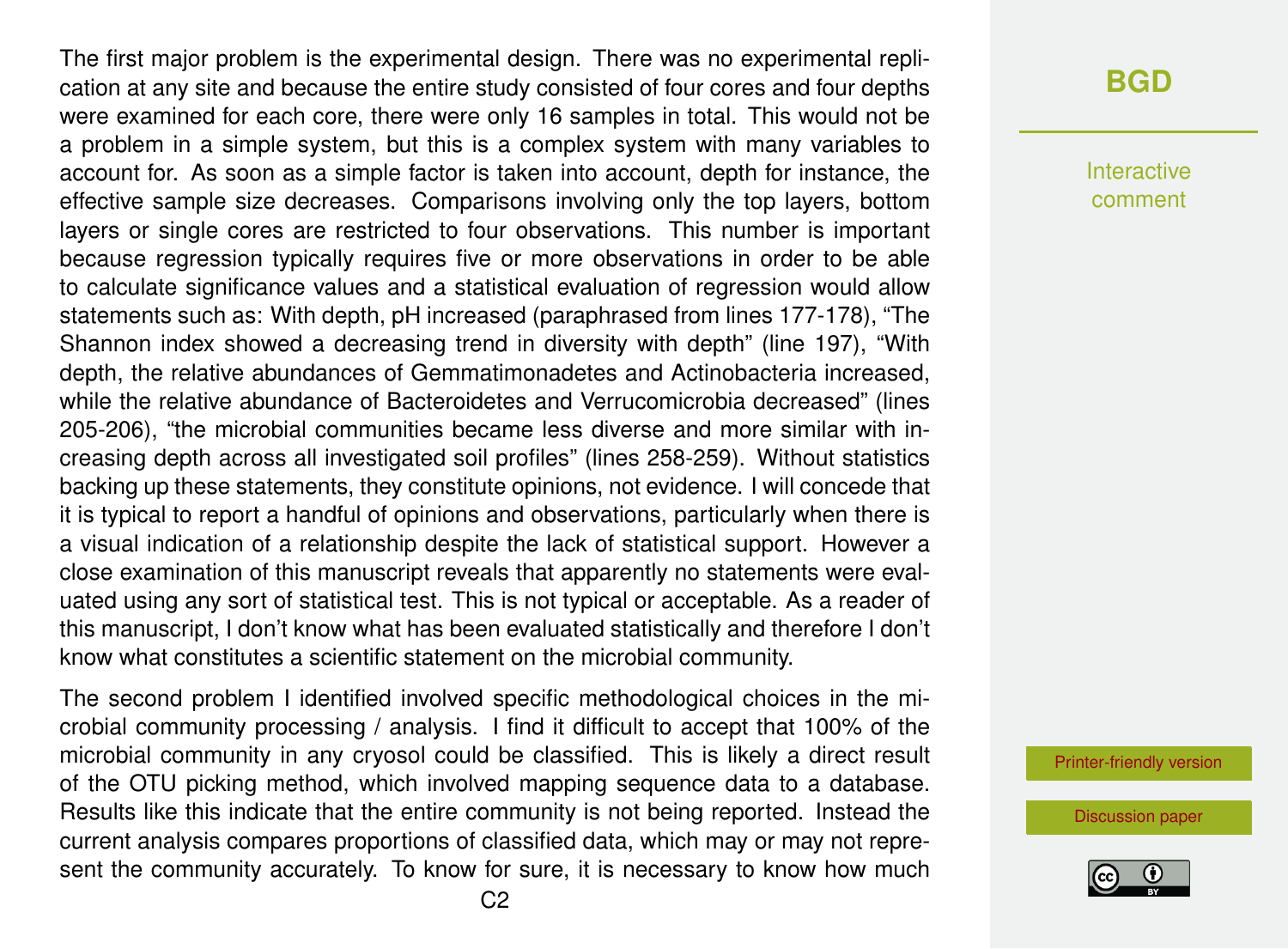of the microbial community is "missing" in the analysis because it did not map to the Silva database. It is often helpful to track the fate of raw data, which requires some additional accounting. The authors should list each dataset in a supplemental table. This table should include, for each individual dataset: SRA object ID, sample ID, number of reads obtained prior to any QC (raw data), number of reads that successfully merged, number of reads that remained after trimmomatic, reads that remained after chimera removal and finally, reads that were classified into OTUs which is the final number of reads that were used for analysis. Negative PCR controls should always be included in such a table.

Actually, I was surprised and somewhat concerned that there was no mention of negative controls. The method of Meier, 2019 used a total of 30 PCR cycles, which is quite high but understandable if the DNA yields are low, which apparently was the case for some samples (lines 151-152). Given the combination of high number of PCR cycles and low biomass, negative controls are absolutely necessary. Table 2 indicates that the deeper soils have much less template for PCR and the authors also concluded that the deeper soils are more similar to one another (line 259). If the deeper samples resemble negative controls due to having a small amount of template, it should come as no surprise that they resemble one another. This very real possibility needs to be ruled out. In addition, it would be quite helpful to include information on DNA extracted per gram of soil for each sample (and replicate) and which samples were extracted three times. The methods just say "samples with low yields". As a side note, I don't understand the point of pooling, since the method of Meier 2019 used a fixed volume of genomic DNA.

Finally, the microbial resesarch community is largely moving beyond OTUbased analysis in favor of amplicon sequence variant (ASV) analysis. The authors may consider switching over to this high-resolution approach that in some cases can provide deep insights into microbial community structure: (https://www.bioconductor.org/packages/devel/bioc/vignettes/dada2/inst/doc/dada2-

## **[BGD](https://bg.copernicus.org/preprints/)**

Interactive comment

[Printer-friendly version](https://bg.copernicus.org/preprints/bg-2020-203/bg-2020-203-RC1-print.pdf)